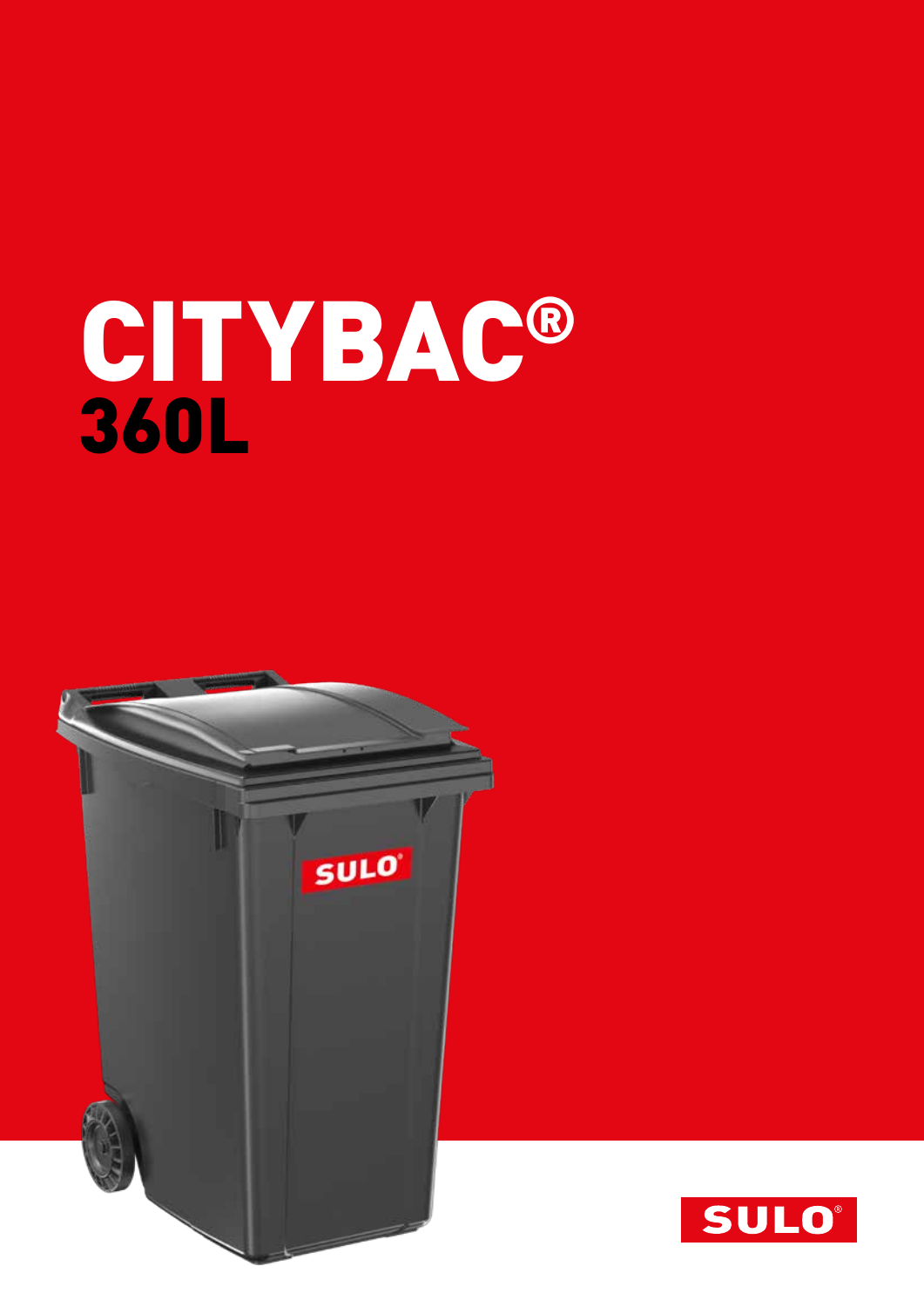







- **1** Design Lid
- **2** 3-sided all-round handle strip
- **3** Marking areas
- **A** Body
- **B** Handle bar
- **C** DIN comb lifting system, double stage
- **D** Marking areas
- **E** External wheels
- **F** Chip nest as standard
- **G** Lateral grip surfaces

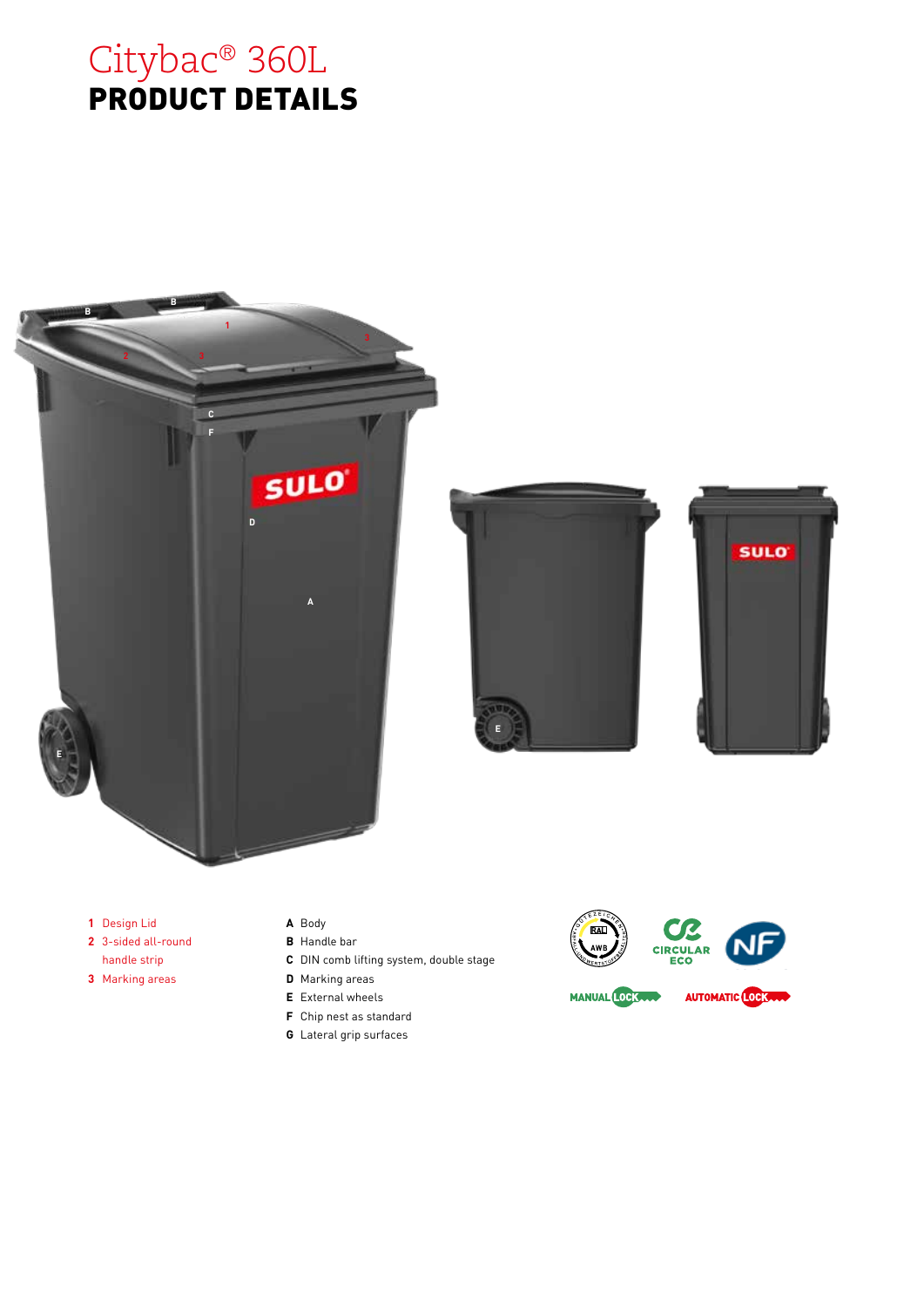





#### **SILENT LID**

## **Dimensions (mm)**

| <b>A</b> Height total $\sim$ | 1090 |  |
|------------------------------|------|--|
| <b>B</b> Comb height $\sim$  | 1010 |  |
| <b>C</b> Bin depth $\sim$    | 850  |  |
| <b>D</b> Width total $\sim$  | 625  |  |
| E Wheel diameter $\sim$      | 200  |  |
|                              |      |  |

# **Weights**

| Nominal volume (L)                                          | 360  |
|-------------------------------------------------------------|------|
| Empty weight $[kq] \sim$                                    | 17.1 |
| Max. filling weight $\lceil \log n \rceil$ ~<br>EN 840 Norm | 144  |
| Max. total weight $(kq)$ ~                                  | 160  |

Dimensions may vary due to production conditions. The specified empty weights are rounded average based on the standard specifications. The actual weight may be different as a result of production conditions and specifications.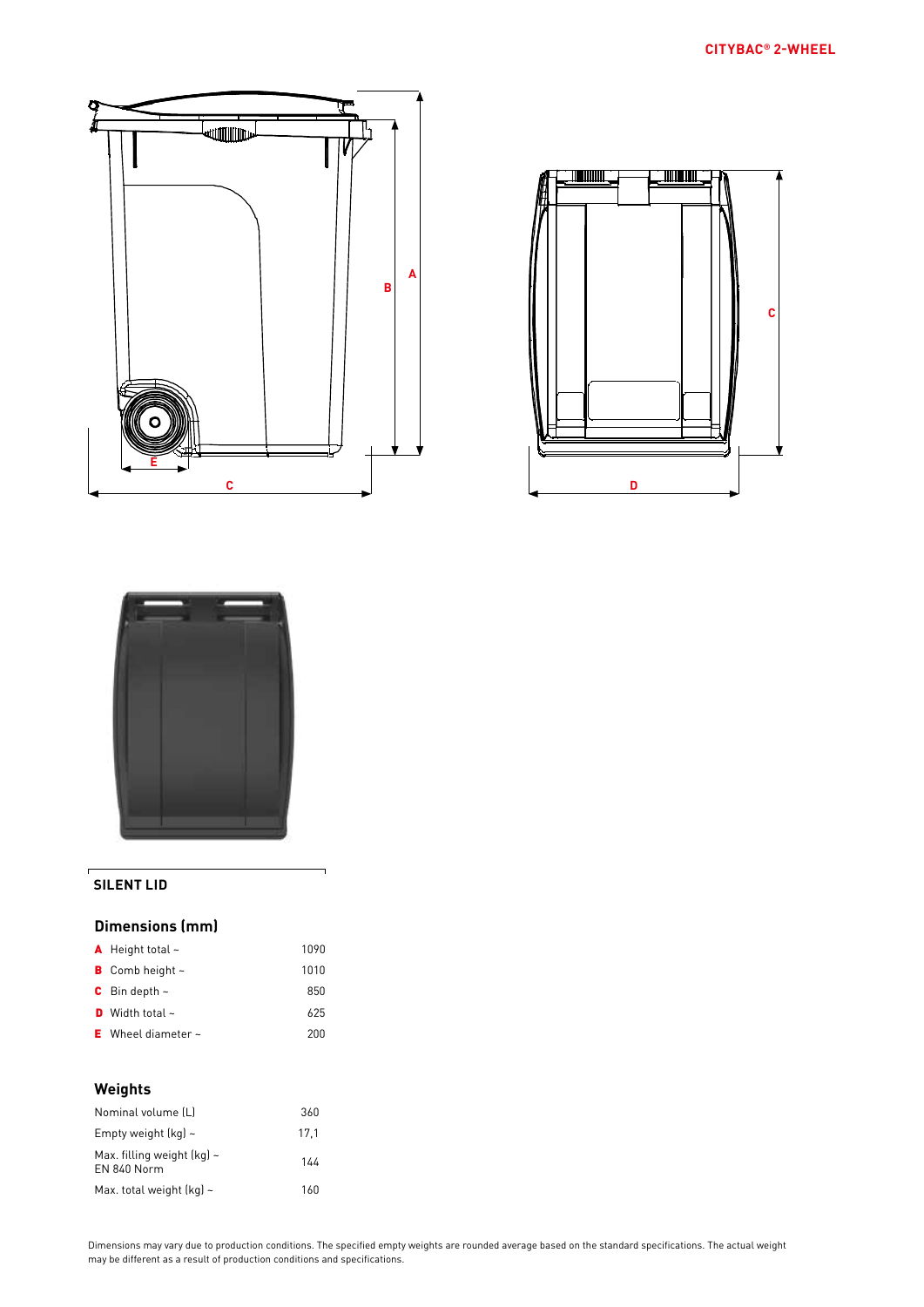# Citybac® 360L PRODUCT DETAILS

### COLOURING



**ANTHRACITE GREY** RAL 7021 AT **CIRCULAR ECO** a da da da

**Bin bodies** made of up to 100 % post-consumption recyclate. We are able to achieve an average share of 70 % domestic recyclate (packaging, caps) and 30 % nondomestic (bins, industrial scrap, pallets)

## 100% RECYCLED MATERIAL











RAL 7021 RAL 7011 RAL 6011 RAL 6009 RAL 8025 RAL 5023

# VIRGIN MATERIAL











RAL 9010 RAL 7038 RAL 5015 RAL 5005 PANTONE 5395C



RAL 3974GN PANTONE 167 C RAL 3000 RAL 3005 RAL 1018

ALTERNATIVE COLOURS FOR THE BIN BODY



Other colours and colour combinations available on request, subject to sufficient order quantities. Colours may vary due to production. The colour values given according to RAL are guide colours.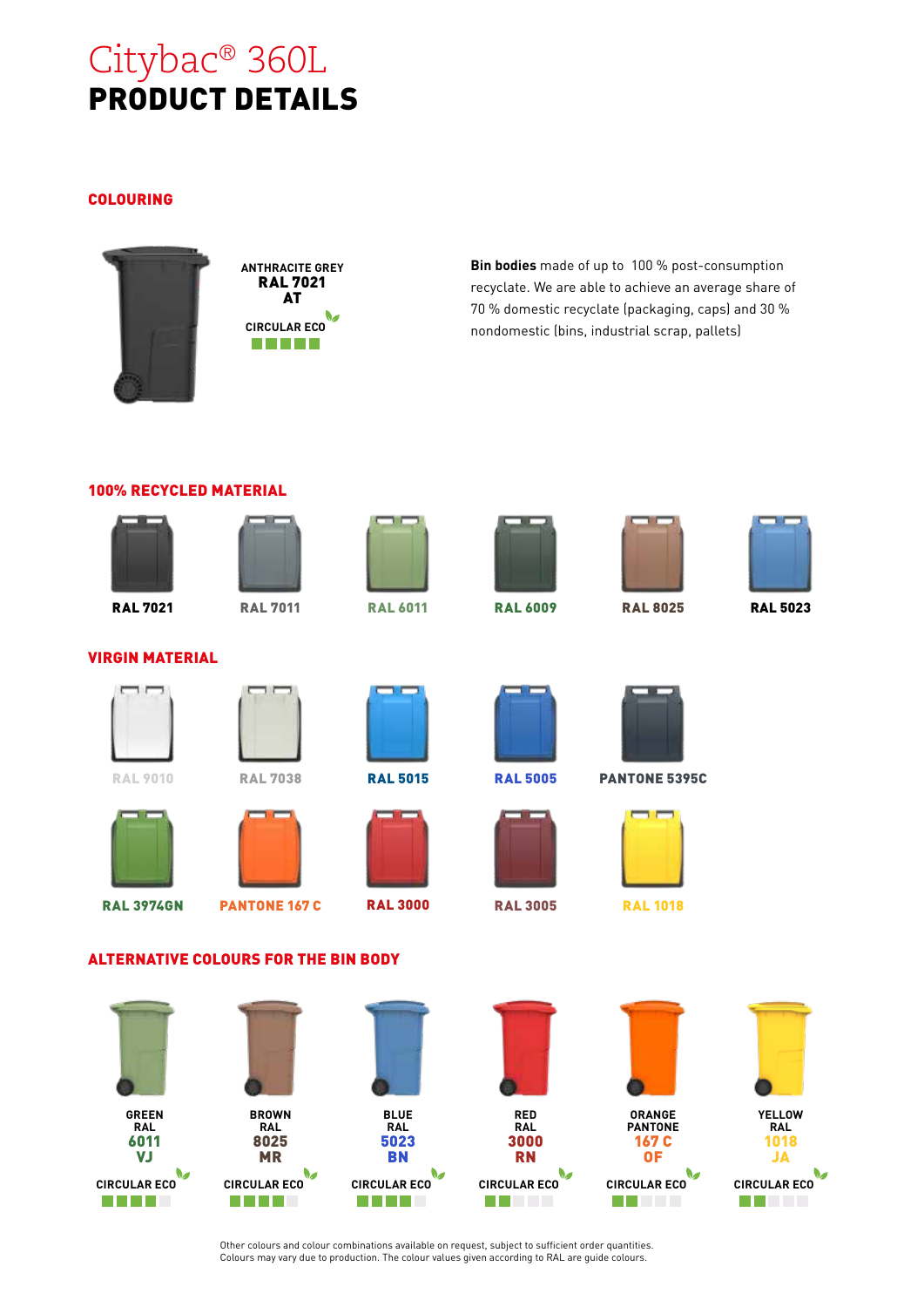

#### FRACTION MARKING



Label for Silent and Design Lid, individual printing possible

#### LID SLOT SYSTEMS

Packaging Glass Paper



Lid-in-Lid, small Lid always in **Yellow RAL 1018**

ACCESSORIES

Fixed position



Round slot with rubber rosette Ø 150 mm, lock or bolt required



Paper hood for newspapers and magazines in **Blue RAL 5023**

# NOISE REDUCTION



Plastic damper spring for the wheels

### **WHEELS**



Solid rubber Ø 200 mm wheels



Clip available in the colours

Ø 300 mm wheels

#### LOCKING SYSTEMS



Automatic lock with triangular key



Automatic lock with individual key





Automatic bolt Manual lock with triangular key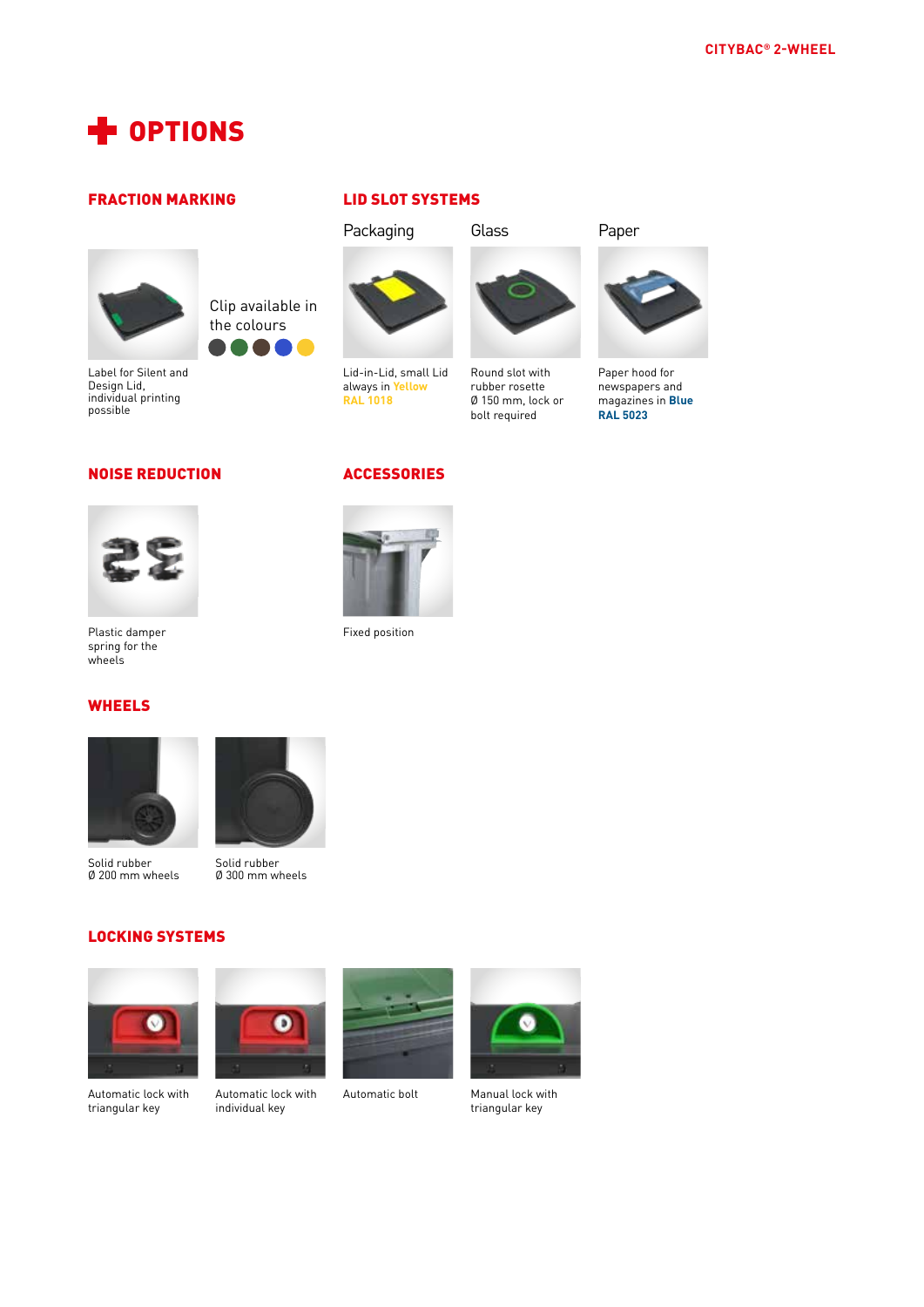# Citybac® 2-Wheel TECHNICAL INFORMATION

|                             | <b>360 LITRE</b> |
|-----------------------------|------------------|
| <b>LIFTING SYSTEM</b>       |                  |
| DIN COMB                    | $\blacksquare$   |
| <b>LID TYPE</b>             |                  |
| Standard                    |                  |
| Silent                      |                  |
| Design                      |                  |
| <b>Butterfly horizontal</b> |                  |
| <b>LID SLOT SYSTEMS</b>     |                  |
| Paper                       | <b>Silent</b>    |
| Slot for confidential paper |                  |
| Glass                       | <b>Silent</b>    |
| Packaging                   | <b>Silent</b>    |
| Household waste             | <b>Silent</b>    |
| Clips                       |                  |
| <b>NOISE REDUCTION</b>      |                  |
| Plastic damper              | ٠                |
| <b>LOCKING SYSTEMS</b>      |                  |
| Manual lock                 | <b>Silent</b>    |
| Automatic lock              | <b>Silent</b>    |
| Automatic bolt              | Silent           |
| Padlock device              | П                |
| <b>DIVIDER WALL</b>         |                  |
| Vertical 40/60              |                  |
| Vertical 50/50              |                  |
| Vertical 60/40              |                  |
| Horizontal 40/60            |                  |
| Horizontal 60/40            |                  |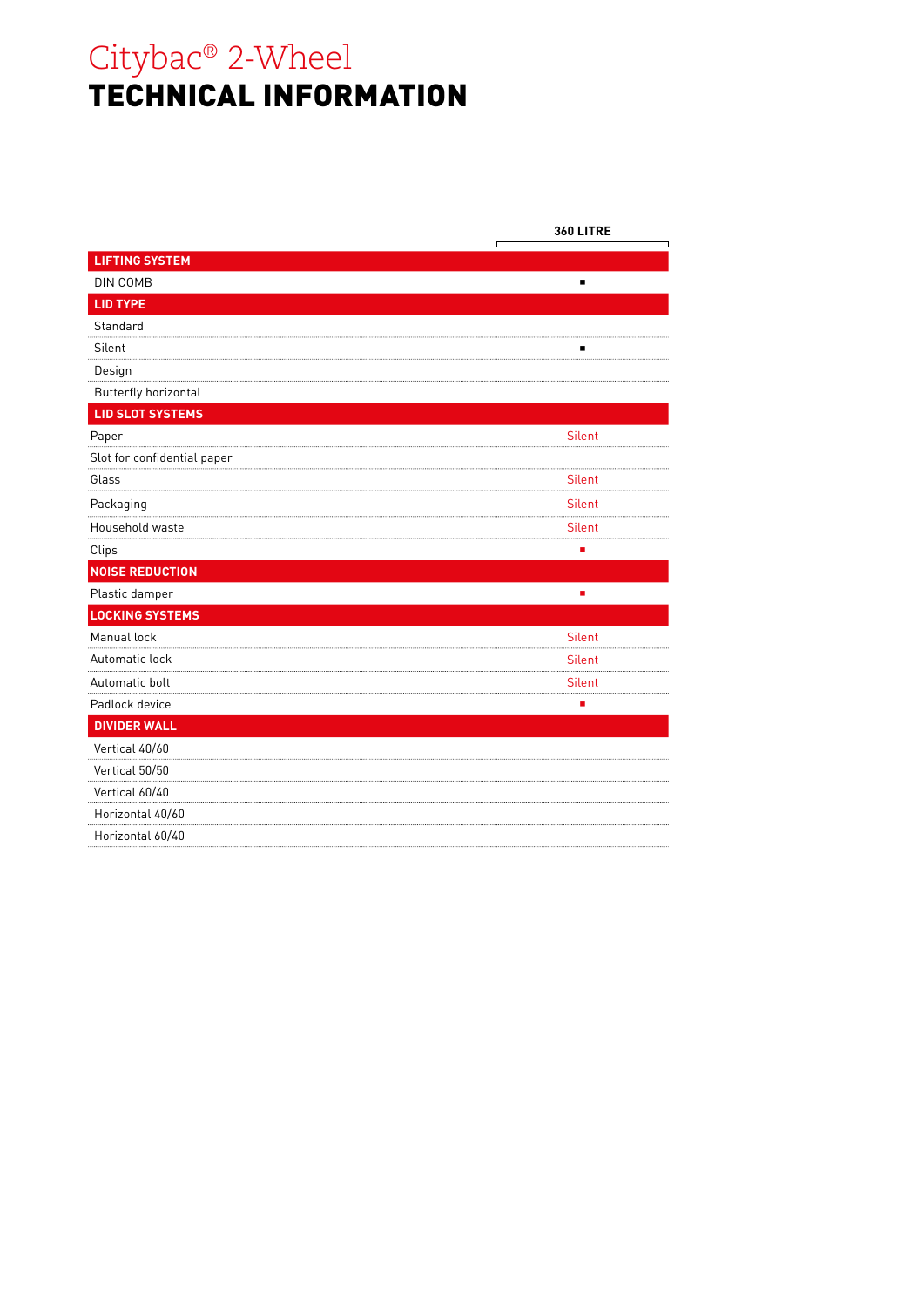|                                               | <b>360 LITRE</b> |
|-----------------------------------------------|------------------|
| HANDLES (NOT AVAILABLE ON MSTS)               |                  |
| Side handle                                   | п                |
| <b>WHEELS DIAMETER (HOLLOW OR SOLID AXLE)</b> |                  |
| ø 200 mm                                      | п                |
| ø 250 mm                                      |                  |
| ø 300 mm                                      |                  |
| <b>ACCESSOIRES</b>                            |                  |
| Lid opening via pedal                         |                  |
| Poste fixe                                    | Silent           |
| <b>ANTI-ODOUR</b>                             |                  |
| Anti-odour                                    | п                |
| <b>LABELLING</b>                              |                  |
| Photo injection on the lid                    | Silent           |
| Sticker                                       |                  |
| Embossing insert on the lid                   |                  |
| Hot foil stamping                             | п                |
| <b>IDENTIFICATION</b>                         |                  |
| RFID Chip                                     |                  |
| Specific numbering                            |                  |